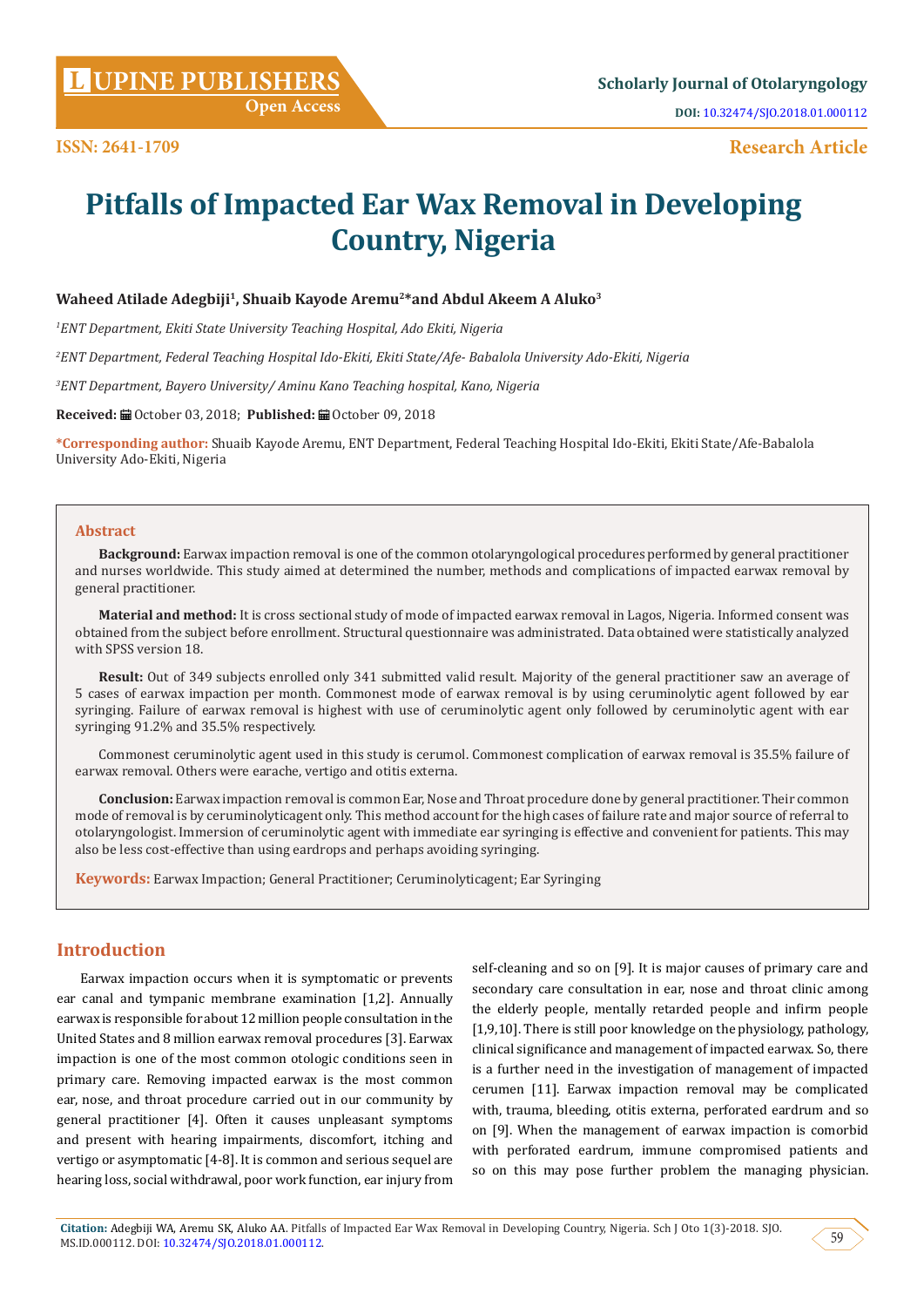Centuries ago clinicians have sought an effective means of removing impacted earwax. This ranges from earwax softening agent to facilitate removal, ear syringing, probing or surgery when appropriate [8,12,13]. All methods of earwax removal have their merit and demerit. Ear syringing is simpler, require few materials, less likelihood of tympanic membrane injury and require less skill compared to probing and surgical instrumentation. Ear syringing is the treatment of choice in primary health care centre. However, it could lead to, perforated tympanic membrane, otitis externa and soon. Probing and curettage require more skill but with fewer tendencies to ear infection. This study aimed at determining earwax impaction diagnosed per month, various method of earwax removal, and associated complication during earwax removal by general practitioner (Figure 1).



## **Materials and Method**



It is a cross sectional studies of general medical practitioner practicing in Lagos State, Nigeria, the commercial capital of Nigeria with population of over eighteen million inhabitants. Consent was obtained and given information was treated confidentially. Questionnaire was administered to the medical practitioner. Further information on earwax impaction method of removal, causes of failure of removal, associated complication in earwax removal and indication for patient referral to otorhinolarygologist. Inclusion criteria includes medical practitioner practicing in Lagos only, managing earwax impaction Exclusion criteria were nurses,

otorhinolarygologist head and neck surgeon including resident doctors in Ear, Nose and Throat. Data obtained were collated and statistically analyzed SPSS version 18 (Figure 2).

# **Results**

A total of 349 among general practitioners practicing in Lagos were enrolled into the study. Only 341 (97.7%) responded. Majority saw and diagnosed an average of 5 cases of earwax impaction per month while minority saw and diagnosed greater than or equal to 16 cases of earwax impaction per month. Using earwax dissolving agent only was the most common method employed by the entire studied general practitioner while 2.3% attempt instrumentation. Commonest causes of failure of removal of earwax impaction is used of ceruminolytic agent only follows by ceruminolytic agent with ear syringing 91.2% and 35.5% respectively. Figure 2 shows commonly used ceruminolytic agent, 80% of cerumol account for the most commonly used ceruminolytic agent. Commonest complication following ear syringing is 35.5% failure to removal. Other complications were earache, vertigo, otitis externa and traumatic tympanic membrane perforation and were 21.1%, 4.75, 7.9% and 2.65 respectively. Impacted earwax removal were performed by 242 (71.0%) nurses alone, 78 (22.8%) nurses under supervision and 21 (6.2%) by the general practitioner (Figure 3).



#### **Discussion**

Impacted earwax removal has been in practice since when ancient Egyptians syringed ear with olive oil and salt in patient with suppurating ear. Nowadays, the commonest otolaryngological procedure performed by general practitioner is earwax removal. This is one of the commonest sources of iatrogenic otolaryngological problem [14]. Experience of ear symptoms such as hearing loss, blockage, discomfort by patient prompted them to consult their family physician [5,15]. Occasionally some patient request for ear examination and removal of object or wax from their ear. In this study, an encouraging high response of 97.7% was observed from the studied group. This could be due to commoner nature of this condition with interesting management. This may also be due to continual patient request for earwax removal from their ear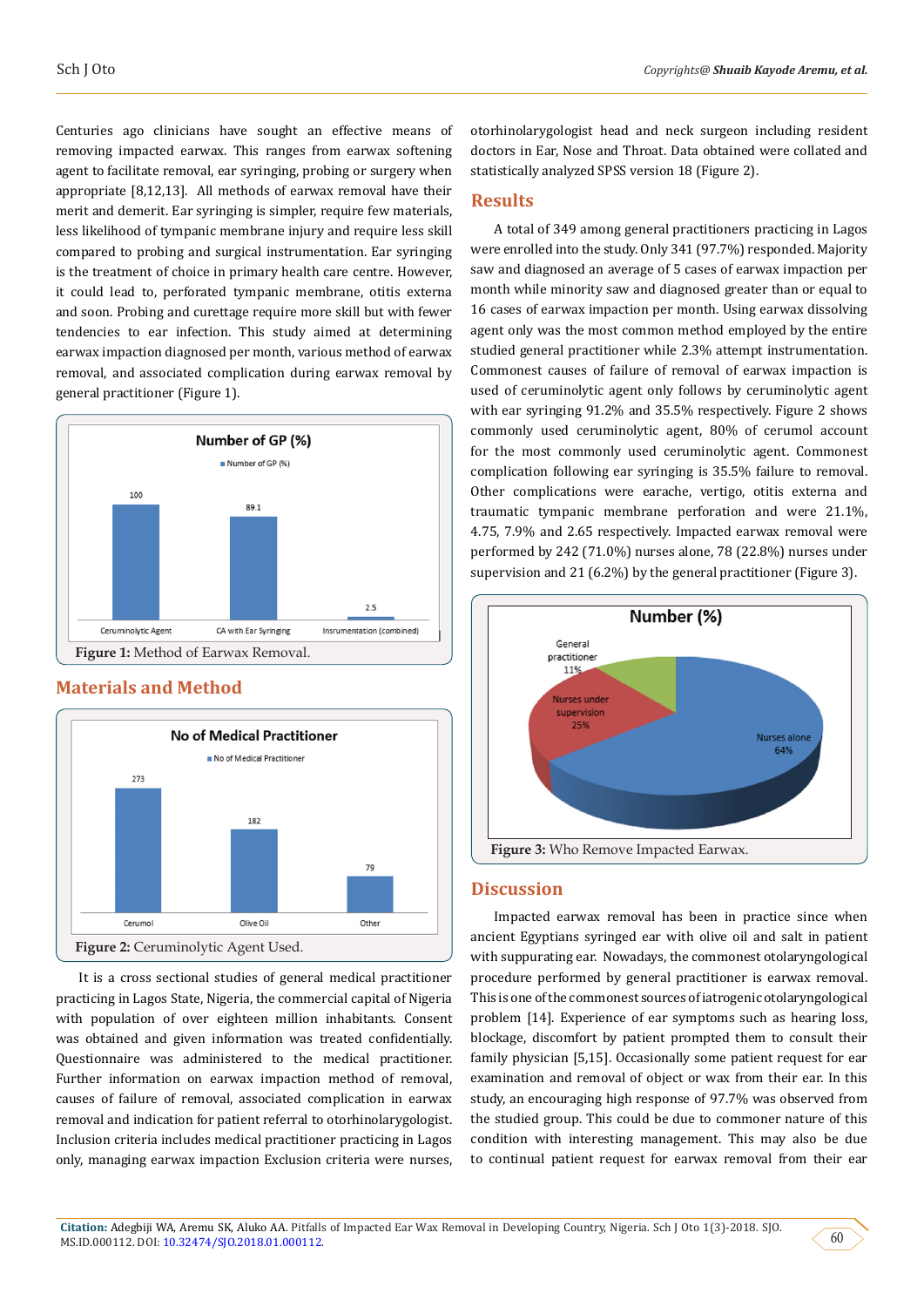whenever they experience hearing impairments or blockage (Table 1). This is also a common request among many deaf patients. This is because of the misconception that earwax is pathological and that its accumulation blocks the ear subsequently leads to hearing loss, so it must be removed. Earwax impaction is removed by various methods which includes, ceruminolytic agent, ear syringing, instrumentation, and vacuuming, candling and surgical removal [16-21]. Earwax removal must be done by trained and skill hand. Most of this method are highly technical and are performed by skilled hand [22]. Limitation of various methods must be noted and application of appropriate method is necessary to avoid complications.

**Table 1:** Average numbers of earwax impaction diagnosis per month.

| <b>Number of Earwax</b><br>Impaction | Number of<br><b>Practitioner</b> | Percentage (%) |
|--------------------------------------|----------------------------------|----------------|
| $0 - 5$                              | 153                              | 44.9           |
| 06-10                                | 109                              | 32             |
| 11-15                                | 63                               | 18.5           |
| $\geq 16$                            | 16                               | 4.7            |

Commonly used methods were ceruminolytic agent installation to soften and liquefied the earwax and help the ear fulfill its selfcleaning function. This method should be considered first-line treatment of earwax impaction [23]. It is very easy for patient to apply ceruminolytic agent at home and this could lead to its high prescription. Ear syringing is then recommended for its removal if it failed as seen in other studies15-17. In this study highest failure rate was observed with the use of ceruminolytic agent only. This failure rate was reduced with additional use of ear syringing. Inadequate application of earwax softening agents, lead to difficult ear syringing and further increase failure rate. In cases of failure of earwax removal with or without complications patients are expected to be referred to the secondary or tertiary centre for further otolaryngological review and management [24]. There are various available earwax softening agent such as olive oil, cerumol, wax sol, xerumenx, exterol and so on. In a comparative study2% paradichlorobenzene emerged as the most superior ceruminolytic, closely followed by 10% sodium bicarbonate. 2.5% acetic acid was found to be moderately while normal saline emerged as the least effective ceruminolytic agent [25]. Cerumol application in this study was the commonest ceruminolytic agent prescribed by general practitioner to their patient. It is more expensive and less readily available than olive oil.

Ear syringing is a very common practice among 19% general practitioners3.However it is the treatment of choice for cerumen impaction and is effective and safe23. Like other surgical procedure, earwax removal by syringing is not free of complication (Table 2). Previous studies revealed common complications of ear syringing such as failure of earwax removal (29%), otitis media (17%), perforation of the ear drum (15%), and trauma to the external auditory meatus (11%) [15,26]. Findings in this study revealed

failure of earwax removal, earache, vertigo, otitis externa and traumatic tympanic membrane perforation [15,26]. It is a safe procedure. But it must be done after proper training. Immediate syringing after application of ceruminolytic agent to soften hard impacted earwax is more effective than using eardrops only for several days and delaying or avoiding syringing [27].

**Table 2:** Complication of earwax removal by ear syringing.

| Complication                              | <b>Number of Medical</b><br><b>Practitioner</b> | Percentage (%) |
|-------------------------------------------|-------------------------------------------------|----------------|
| Failure                                   | 121                                             | 35.5           |
| Earache                                   | 72                                              | 21.1           |
| Vertigo                                   | 16                                              | 4.7            |
| Otitis externa                            | 27                                              | 7.9            |
| Traumatic Perforated<br>tympanic membrane |                                                 | 2.6            |

## **Conclusion**

Earwax removal remains common otolaryngological procedure performed by general practitioner. Methods of removal are generally safe and have limited application. Identification of difficult cases, use of appropriate technique and referral of these difficult cases to higher skill hand is advised to avoid on toward outcome.

#### **References**

- 1. [Hand C, Harvey I \(2004\) The effectiveness of topical preparations for](https://www.ncbi.nlm.nih.gov/pubmed/15527615) [the treatment of earwax: a systematic review. Br J Gen Pract 54\(508\):](https://www.ncbi.nlm.nih.gov/pubmed/15527615) [862-867.](https://www.ncbi.nlm.nih.gov/pubmed/15527615)
- 2. [Roland PS, Smith TL, Schwartz SR, Rosenfeld RM, Ballachanda B, et al.](https://www.ncbi.nlm.nih.gov/pubmed/18707628) [\(2008\) Clinical practice guideline: cerumen impaction. Otolaryngol](https://www.ncbi.nlm.nih.gov/pubmed/18707628) [Head Neck Surg 139\(3 Suppl 2\): 1-21.](https://www.ncbi.nlm.nih.gov/pubmed/18707628)
- 3. Aung T, Mulley GP (2002) Removal of ear wax. BMJ 325(7354): 27.
- 4. [Rafferty J, Tsikoudas A, Davis BC \(2007\) Ear candling: Should general](https://www.ncbi.nlm.nih.gov/pubmed/18077749) [practitioners recommend it? Can Fam Physician. 53\(12\): 2121-2122.](https://www.ncbi.nlm.nih.gov/pubmed/18077749)
- 5. [Karlsmose B, Lauritzen T, Engberg M, Parving A \(2001\) A randomized](https://www.ncbi.nlm.nih.gov/pubmed/11360697) [controlled trial of screening for adult hearing loss during preventive](https://www.ncbi.nlm.nih.gov/pubmed/11360697) [health checks. Br J Gen Pract 51\(466\): 351-355.](https://www.ncbi.nlm.nih.gov/pubmed/11360697)
- 6. [Burkhart CN, Kruge MA, Burkhart CG, Black C \(2001\) Cerumen](https://www.ncbi.nlm.nih.gov/pubmed/11698786) [composition by flash pyrolysis-gas chromatography mass spectrometry.](https://www.ncbi.nlm.nih.gov/pubmed/11698786) [Otol Neurotol 22: 715-722.](https://www.ncbi.nlm.nih.gov/pubmed/11698786)
- 7. [Al Khabori M, Kumar S, Khandekar R \(2007\) Magnitude of impacted](https://www.ncbi.nlm.nih.gov/pubmed/17478958) [earwax in Oman, its impact on hearing impairment and economic](https://www.ncbi.nlm.nih.gov/pubmed/17478958) [burden of earwax on health services. Indian J Med Sci 61\(5\): 278-285.](https://www.ncbi.nlm.nih.gov/pubmed/17478958)
- 8. [McCarter DF, Courtney AU, Pollart SM \(2007\) Cerumen impaction. Am](https://www.aafp.org/afp/2007/0515/p1523.html) [Fam Physician 75\(10\): 1523-1528.](https://www.aafp.org/afp/2007/0515/p1523.html)
- 9. [Coppin R, Wicke D, Mehta R, Little P \(2004\) Management of earwax in](https://academic.oup.com/fampra/article/21/4/413/518023) [primary care--postal survey of UK GPs and practice nurses. Fam Pract](https://academic.oup.com/fampra/article/21/4/413/518023) [21\(4\): 413-414.](https://academic.oup.com/fampra/article/21/4/413/518023)
- 10. [Akinpelu V O, Amusa YB \(2007\) Otological diseases in Nigeria children.](https://print.ispub.com/api/0/ispub-article/4701) [Int J ototinolarygol 7: p. 1.](https://print.ispub.com/api/0/ispub-article/4701)
- 11. [Coppin R, Wicke D, Little P \(2008\) Earwax. Br J Gen Pract 58\(549\): 284.](https://bjgp.org/content/58/549/284.1)
- 12. [Memel D, Langley C, Watkins C, Barbara Laue, Martin Birchall, et al.](https://www.ncbi.nlm.nih.gov/pmc/articles/PMC1314442/) [\(2002\) Effectiveness of ear syringing in general practice: randomised](https://www.ncbi.nlm.nih.gov/pmc/articles/PMC1314442/) [controlled trial and patients' experiences. Br J Gen Pract 52\(484\): 906-](https://www.ncbi.nlm.nih.gov/pmc/articles/PMC1314442/) [911.](https://www.ncbi.nlm.nih.gov/pmc/articles/PMC1314442/)